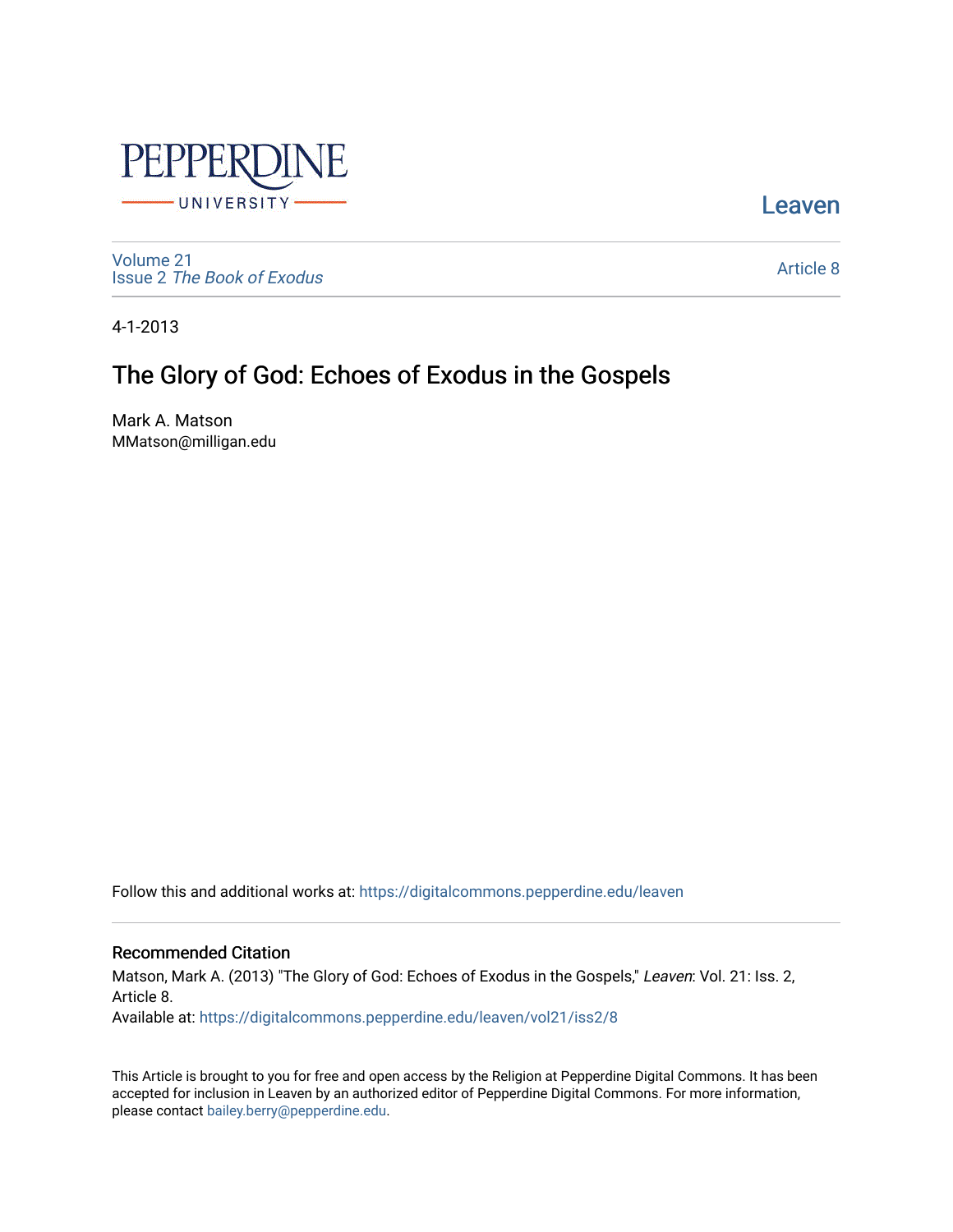# The Glory of God: Echoes of Exodus in the Gospels

Mark A. Matson

I ven the centrality of the Exodus narrative in the formation of Israel's self-consciousness, it is<br>
Somewhat surprising that relatively few *direct* references to the book of Exodus are found in<br>
gospels.<sup>1</sup> However, "tra somewhat surprising that relatively few *direct* references to the book of Exodus are found in the gospels.1 However, "traces" of certain passages in Exodus do appear at critical points in the gospel accounts. These traces are found more as intertextual uses—that is, as echoes and allusions, rather than explicit citations.<sup>2</sup> Such echoes, though, are a powerful means of evoking previous texts often in very creative ways. As a result, we can affirm that the Exodus narratives remained central for the Jesus community, but in ways which emphasize Jesus' unique relationship with God. That is to say, the gospels echo certain aspects of the Exodus accounts, but refract them through a decidedly Christological lens. In this essay, I focus on a cluster of striking allusions to Exodus in the gospels, particularly Luke's Transfiguration account and a possible echo of that in John's prologue.

## **Echoes of Exodus in the Transfiguration Accounts**

The various synoptic accounts of the Transfiguration (Mark 9.2–10; Matt 17.1–9; Luke 9.28–36) provide a strong echo to the book of Exodus by alluding to the image of Moses ascending Mount Sinai in Exodus—in Exodus 19.16–25 and 24.12–18, but especially in Exodus 33.17–34.8 and 34.29–35.<sup>3</sup> Jesus is thus brought into relation with Moses and Elijah (especially with Moses) and the story of Jesus is linked to the story of Israel's journey to the promised land.4

Turning first to the Markan version of the Transfiguration, the following strong indications of intertextual linkage present themselves:<sup>5</sup>

<sup>1.</sup> In contrast with the far more explicit references Stephen makes in Acts 7.

<sup>2.</sup> The literature on intertextuality now is large and growing. I follow here a fairly restrictive use of allusion and echo as suggested in Richard Hays, *Echoes of Scripture in the Letters of Paul* (New Haven: Yale University Press, 1989), especially 1–33. Cf. also Stefan Alkier, "Intertextuality and the Semiotics of Biblical Texts," in *Reading the Bible Intertextually,* edited by Richard B. Hays, Stefan Alkier and Leroy Andrew Huizenga (Waco: Baylor University Press, 2009), 3–22; Steve Moyise, "Intertextuality and Historical Approaches to the Use of Scripture in the New Testament," (ibid., 23–34); Patricia Tull Willey, *Remember the Former Things*, (SBLDS 161; Atlanta: Scholars Press, 1997), especially 57–104.

<sup>3.</sup> Adella Yarboro Collins, *Mark* (Minneapolis: Augsburg Fortress Press, 2007), 417.

<sup>4.</sup> Note that in the Sinai account in Exodus 34, Moses brings Joshua up with him. Since *Joshua* and *Jesus* are alternate translations of the same name in Hebrew (*Yeshua*), in the synoptic accounts, Jesus/Joshua meets Moses and, in the Exodus accounts, Moses brings Joshua/Jesus.

<sup>5.</sup> Most of what follows is cited in various commentaries. See, for instance, Joel Marcus, *Mark 8–16* (The Anchor Bible, Volume 27A; New Haven, CT: Yale University Press, 2009), 1114.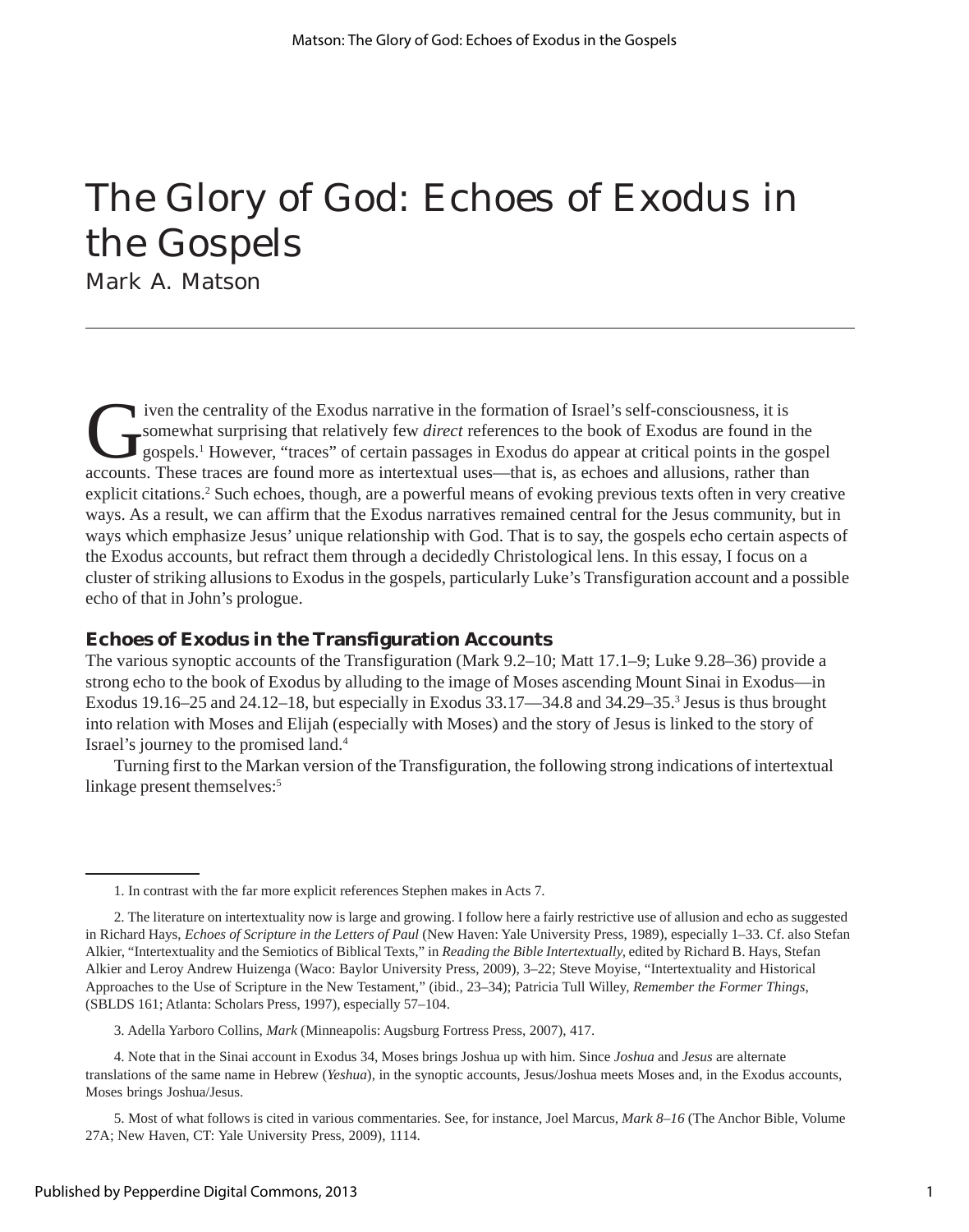#### Mark

- 1. Jesus goes up on "high mountain" (9.2)
- 2. Jesus takes only Peter, James and John (9.2)
- 3. Jesus was "transfigured" (changed) 9.2)
- 4. A cloud comes over the mountain (9.7)
- 5. God speaks from the cloud (9.7)

Exodus

- 1. Moses ascends Sinai (34.4; 19.20; 24.13)
- 2. Moses takes only Joshua (24.13)
- 3. Moses' face shining (34.29–30)
- 4. Cloud comes on mountain (34.5, 19.18, 24.15–16)
- 5. God speaks in thunder (19.19); God descends in cloud and speaks (34.5)

A key issue, of course, is the nature of the "transfiguration" of Jesus' appearance. In Mark, Jesus' appearance is changed (*metamorphao*) and at the same time his clothing becomes an intense radiant white (*stilbonta leuka lian*). This change in appearance and clothing, together with the appearance of Moses and Elijah, clearly involves some aspect of a theophany even before God descends to the mountain in the cloud.<sup>6</sup> But exactly what the change in appearance denotes is not clear.

The strong connection with the cluster of Exodus-Sinai theophanies is enhanced by the desire of Peter to make three booths—one each for Jesus, Moses and Elijah. The command to celebrate the key festivals, including Booths, is closely linked to Moses' reception of the law on Sinai (Exod 23.16–17 and 34.22). Moreover, the command to keep the festival in Leviticus connects it explicitly with the Exodus and the period of time in the wilderness. "You shall live in booths for seven days; all that are citizens of Israel shall live in booths, so that your generations may know that I made the people of Israel live in booths when I brought them out of the land of Egypt…" (Lev 23.42–43). In our narrative account in Mark, Peter seems to have made the immediate connection between a theophany on a mountain and the Exodus tradition without any explanation—which suggests this connection would have been understandable. Joel Marcus has noted that tents or booths were connected in Jewish literature with the righteous dead, with the pillar of cloud in Exodus (and by implication, the cloud that overshadowed the mountain at the Transfiguration) and also with the expectation for the world to come.<sup>7</sup> While a clear explanation of Peter's proposed construction of booths may not be available, such is the nature of echoes and allusions, which often resound with multiple scriptures and on multiple levels.

While Mark's account offers tangible connections to the Exodus accounts of Moses's ascent on Sinai, the subsequent expansions by Matthew and Luke make it even clearer. Matthew adds to, and interprets, the "transfiguration" with a comment that Jesus' "face shone like the sun." (Matt 17.2). In a very similar way, Luke interprets the metamorphosis in terms of Jesus' face: "the appearance of his countenance was altered…" (Luke 9.29). Both of these gospels also intensify, though in very different ways, the color of Jesus' clothing. Matthew says that his clothing became "white as light," while Luke says his clothing became "dazzling white" (or perhaps better, "white like lightning"). This last term may not, at first glance, seem like a great intensification. But the term (*exastrapto*) is closely related to the description of the clothes on the two angelic figures at Jesus' tomb—they are clothed in lightning-like clothes (*astrapto*) (cf. Luke 9.29 and 24.4). This cosmic-like apparel links Jesus' appearance at the Transfiguration with heavenly beings at the empty grave upon his resurrection. The linkage in Matthew of "light" is perhaps further developed when the cloud in which God descends is described as a "bright cloud" ("filled with light" *photeine*). And the linkage in Luke is further intensified by "glory" language. In other words, both Matthew and Luke have intensified the description of Jesus' face and clothing to suggest an "otherworldly" connection—a manifestation of God's appearance.

Luke, however, makes the connections between the Transfiguration scene and Exodus much clearer and more compelling. By describing Jesus' face as having an altered countenance and then a few verses later describing Moses and Elijah as appearing in "glory," and further describing Jesus himself as being seen having

<sup>&</sup>lt;sup>6</sup> Wilhelm Bousset argues that the combination of "he was transformed" and "white clothing" points to a "super-earthly being." See discussion in Collins, 414.

<sup>7</sup> Joel Marcus, *Mark 8–16*, 1116. Note, for instance, that it is the Festival of Booths that is celebrated in the eschatological vision of Zechariah 14.16.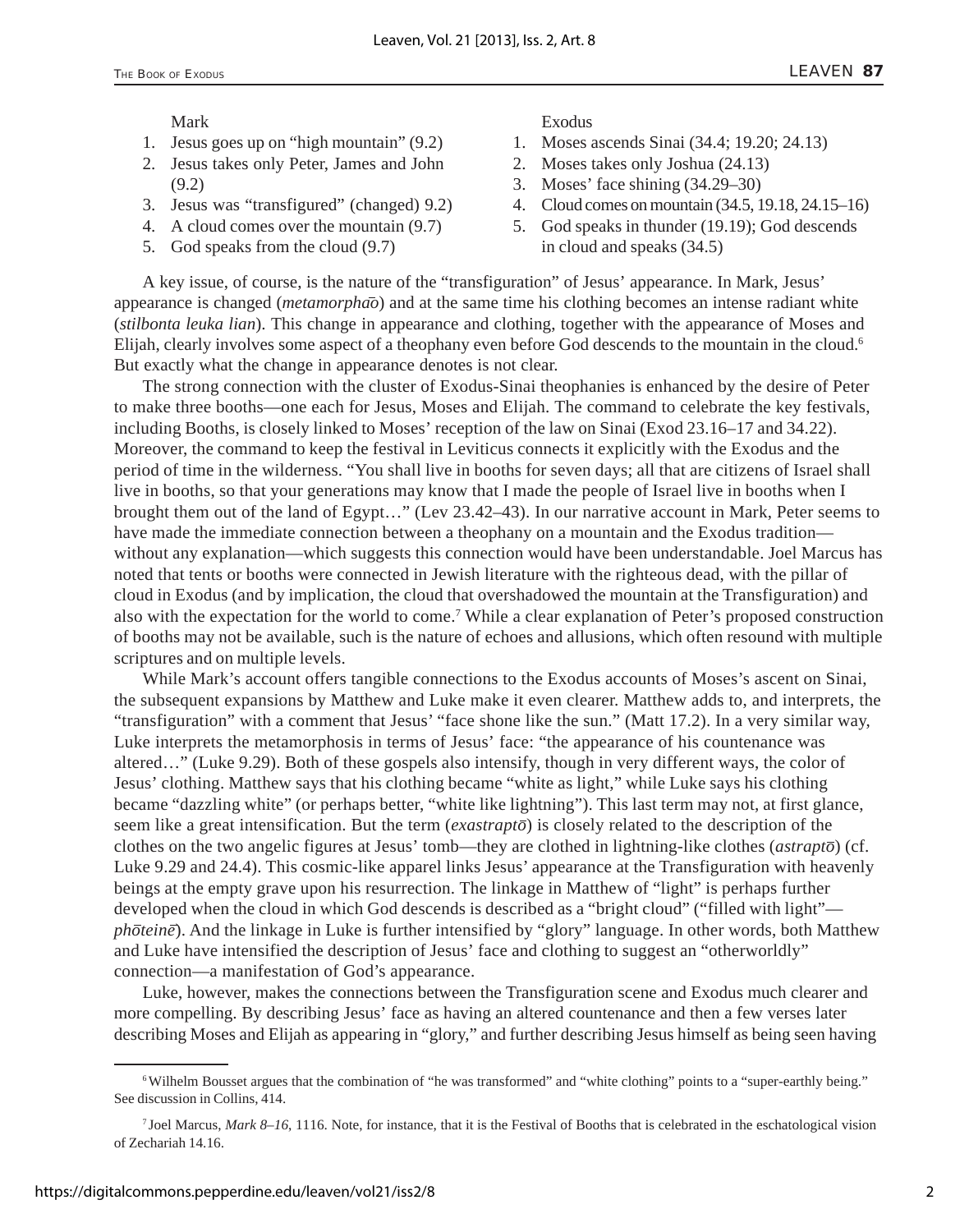the character of "glory," Luke makes a strong connection to the Exodus-Sinai theophany stories. In Exodus 33, just before Moses ascends Sinai, he asks God to "show me your glory" (Exod 33.18). In a notable exchange, God says no one can look upon him and live, but that he will allow Moses to see the backside of God as he passes by "in glory." Thus, God's very nature is said to be one of "glory."8 This connection to God showing his glory (even the backside of it) is then reflected in Moses' descent from the mountain. His face shone because he had been talking with God (Exod 34.29). Clearly Luke's "altered countenance" and Matthew's "face shone like the sun" are intertextual engagements with Exodus 34, revealing an understanding of the transfiguration of Jesus' appearance in terms of Moses' own altered countenance.

In addition, Luke engages intertextually with the larger narrative of Exodus. In the Transfiguration scene, Moses and Elijah were seen in "glory" speaking about Jesus' *departure*—literally his *exodus*—which he was to fulfill in Jerusalem (Luke 9.31).<sup>9</sup> The reference to a journey to Jerusalem and its integral relationship to the deathburial-resurrection of Jesus is seen a few verses later, at the beginning of the travel narrative portion of Luke's gospel. In Luke 9.51, the movement towards Jerusalem begins with the words, "When the days drew near for him to be taken up *(analempseos)*, he set his face to go to Jerusalem." This passage surely echoes the previous words about Jesus' exodus in 9.31, as well as earlier words following Peter's confession where Jesus predicts the Son of Man will undergo suffering and rejection, be killed and on the third day be raised (Luke 9.22); it also anticipates the later references to Jesus' being taken up into heaven (cf. Acts 1.2, 11, 22; using the related word *analemphthe*). This whole complex of intertextual and intratextual references suggests that Jesus' exodus is his passion. Many have seen in this explicit use of the word *exodus* a reference to the narrative of Israel's Exodus from Egypt. And yet in what way does Jesus' departure in Jerusalem fit the typology of Israel's narrative? If the exodus in Luke is linked primarily to Jesus' death, there is little in the Moses-Exodus tradition that fits that in any direct way: Moses' own death has no salvific effect in Israel's move from Egypt to wilderness to Canaan.

One solution to this enigmatic connection between Jesus' exodus and the Moses-Exodus tradition is a mediating role of New Exodus imagery in Second Isaiah. The idea that the latter books of Isaiah seem to develop an Exodus typology has been frequently suggested. The main theme in Second Isaiah of an anticipated return from Babylonian captivity, in which God will lead the Judean captives back to Canaan, certainly evokes the Exodus and uses that motif to develop themes of God's care and freedom.<sup>10</sup> Susan Garrett sees in Luke's gospel a strong linkage to a New Exodus theme in Isaiah 40–66, and others have noted the intertexual linkages as well.11 As a result, the Exodus imagery in Luke's Transfiguration scene is interpreted through various later traditions about the Exodus (Second Isaiah, Zechariah, etc.), with the strong overtones of redemption and healing that Luke's use of Isaiah 61 in his programmatic passage in Luke 4.18–19 provides.

In particular, then, a reader who knows the biblical stories can sense the Exodus imagery alluded to here in the Transfiguration scene, which has one foundation in Moses but is modified as well by (a) the way of the Lord passage from Isaiah 40.3–5 found in Luke 3.4–6, seeming to refer to Jesus as this Lord; (b) the delivery of captives passage from Isaiah 61.1–2 and 58.6, in which the agent of this liberation (*exodus*) is one on whom the Spirit anoints, in Luke 4.18–19; and (c) the overarching influence of the servant songs (Isa 42.1–4, 49.1–6, 50.4– 11, and 52.13—53.12) on understanding Jesus' role in this New Exodus. Luke, then, is reflecting critical themes from Exodus, but interpreting them through the extensive use of New Exodus imagery found in Isaiah.

<sup>8.</sup> This use of *doxa* (glory) is particularly notable in the LXX. While *glory*, in regular Greek usage, often meant *reputation* or *renown*, the meaning of *brightness* or *splendor* (as the shining of Moses' face suggests) developed primarily in the Jewish literature. Furthermore, in the New Testament it has also come to describe both "a divine and heavenly radiance" as well as "the loftiness and majesty of God"—undoubtedly under influence from the Hebrew *kabod*. See G. Kittel, "doxa" in *TDNT* 2.232-253.

<sup>9.</sup> Interestingly, this is the only use of the word *exodus* in the gospels.

<sup>10.</sup> See, for instance, Bernard W. Anderson, "Exodus Typology in Second Isaiah," in *Israel's Prophetic Heritage: Essays in Honor of James Muilenburg* (New York: Harper and Brothers, 1962), 177–195; and Claus Westermann, *Isaiah 40-66* (OTL; Philadelphia: Westminster Press, 1969), 21–22, where he uses the term "second exodus."

<sup>11.</sup> Susan R. Garrett, "Exodus from Bondage: Luke 9.31 and Acts 12.1–24," *CBQ* 52 (1990), 656–680; and "The Meaning of Jesus' Death in Luke," *Word & World* 12 (1992), 11–16. See also Peter Mallen, *The Reading and Transformation of Isaiah in Luke-Acts* (New York: T & T Clark, 2008).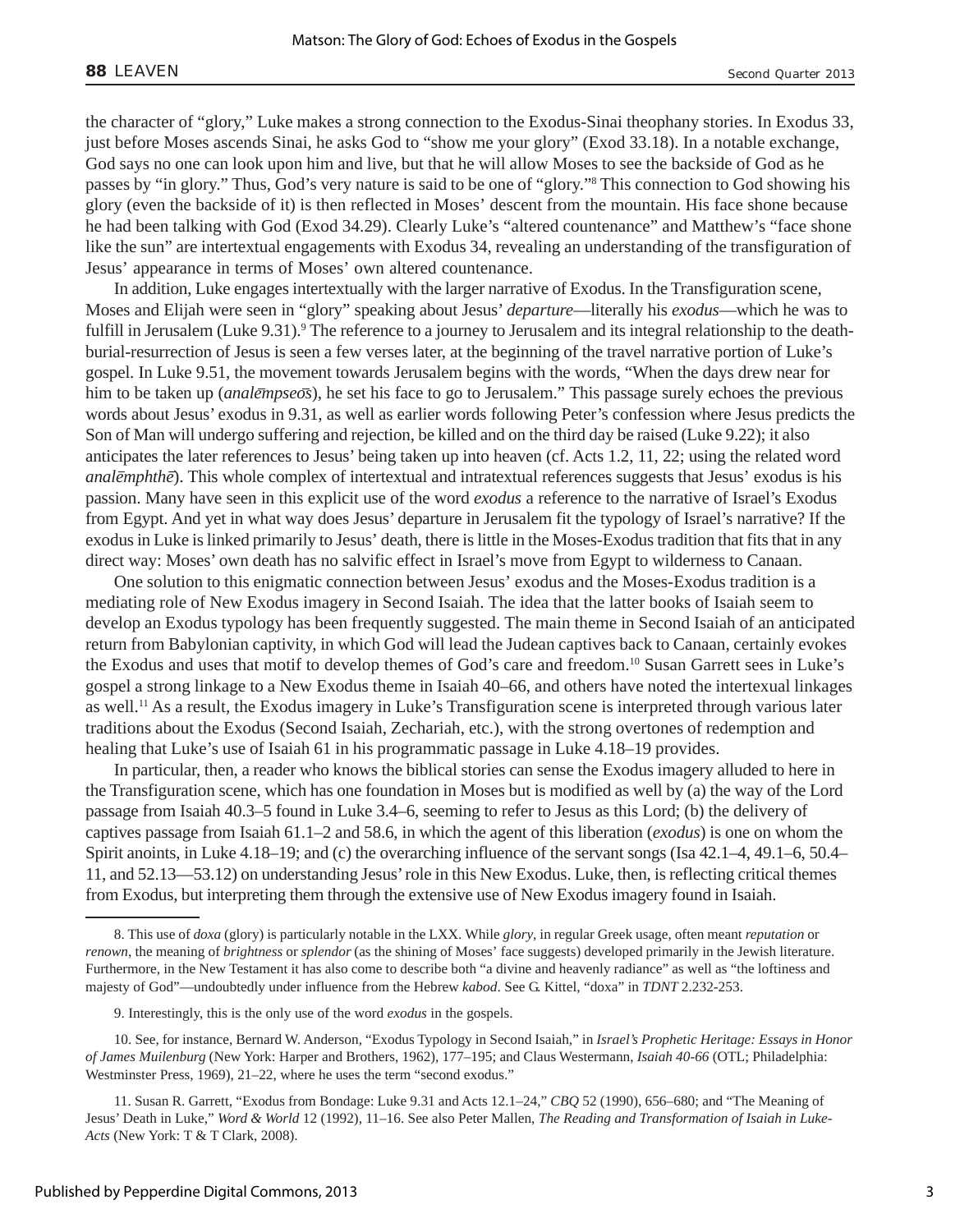#### **Echoes of Exodus in the Gospel of John**

Perhaps the clearest indications of John's engagement of the Exodus traditions are found in the opening prologue (John 1.1–18) and the feeding of the 5,000 (John 6). In an exchange subsequent to the feeding of the 5,000, Jesus interprets that feeding in terms of the manna which Moses gave the ancestors in the wilderness (John 6.31). Manna is understood to be "bread from heaven." That John is drawing upon the story from Exodus 16 is fairly clear. Peder Borgen demonstrated that John employs fairly common midrashic patterns of the Exodus account, subject to his own homiletic interests.12 In the Gospel of John, this manna/bread from heaven is understood, however, to be Jesus himself: "I am the bread of life…" (John 6.35). In John's gospel, the feeding miracle is interpreted initially as life-giving bread (John 6.35–51), an interpretation that might link the manna with the giving of the Torah on Sinai. As Borgen notes, Jesus claims that this bread gives life, and Jewish interpretive tradition often suggested that it is Torah that gives life.13 But this "living bread" subsequently is interpreted as Jesus' own flesh and blood (John 6.52–65), a radical shift in the metaphors. Yet the metaphor of bread in the wilderness still recurs in the dialogue that follows. "This is the bread that comes down from heaven, not like that which our ancestors ate, and they died. But the one who eats this bread will live forever" (John 6.58). This clash of competing metaphors demonstrates how John re-appropriates the Exodus-wilderness tradition and reinterprets it in a uniquely Christological way—one that focuses on Jesus, the Son en-fleshed, as the one that comes down from heaven.

Not only is the interpretive motif one of manna from heaven, which is clearly an Exodus-wilderness motif, but the larger narrative unit of John 6 also connects the feeding and subsequent interpretation specifically with the Passover tradition. John 6.4 specifically notes that the feeding miracle took place near the festival of Passover. Moreover, the feeding itself seems to have taken place in a wilderness location on "the other side" of the Sea of Galilee. This is perhaps part of the core tradition; in Matthew and Mark also, the feeding miracle occurs in a "wilderness place" where food is not readily available. So John at least has emphasized certain Exodus-wilderness connections in his feeding miracle story.

Unlike the Synoptic Gospels, John has no narrative that recounts the Transfiguration. The strongest connection we found between the Synoptic Gospels and the Exodus-Sinai tradition would thus seem to be missing from the Fourth Gospel. But perhaps not: John's prologue contains echoes of precisely the "glory" language we heard in Luke's Transfiguration scene. It seems possible that John is reflecting similar connections in his prologue.

The origin of John's prologue is bitterly contested. It is variously conceived as coming from John and being integrally related to the narrative of the gospel, to a pre-existing hymn that was used by John, to a later hymn that was tacked onto the gospel.<sup>14</sup> Many have argued—persuasively, I think—that the prologue offers a mini-narrative that helps anticipate and interpret the gospel.15

We should, then, see in the various movements of the prologue key elements in the life of Jesus that the author wants to use to direct the reading process. In this model of the narrative function of John's prologue, the scene shifts from a primordial time  $(1.1-5)$ , to the anticipation of Jesus in Judaism, perhaps through the Torah (1.10–13), and finally to the incarnation of Jesus (1.14–18). The arrival of Jesus (v. 14), the announcement of Jesus by John the Baptist (v. 15) and Jesus' display of his own glory (v. 16–18) are the summary points that the reader is to keep in mind.

<sup>12.</sup> So Peder Borgen, *Bread from Heaven*, SuppNovT 10 (Leiden: E. J. Brill, 1965), 28–98.

<sup>13.</sup> Borgen, p. 148. For instance, one reference cited by Borgen (Mek. Exod 15.26) says that God told Moses, "Say to Israel, 'The words of the Torah which I have given to you are life unto you.'"

<sup>14.</sup> For a more complete discussion of the various positions on the prologue, see Craig Keener, *The Gospel of John*, vol. 1 (Peabody, MA: Hendrickson, 2003), 333–363.

<sup>15.</sup> For instance, Francis J. Maloney, *Belief in the Word* (Minneapolis: Fortress Press, 1993), 45. "The real author [of John] creates a poetic narrative introduction to the story of Jesus." Also Matson, *John* (Louisville: Westminster John Knox, 2002), 9–12.